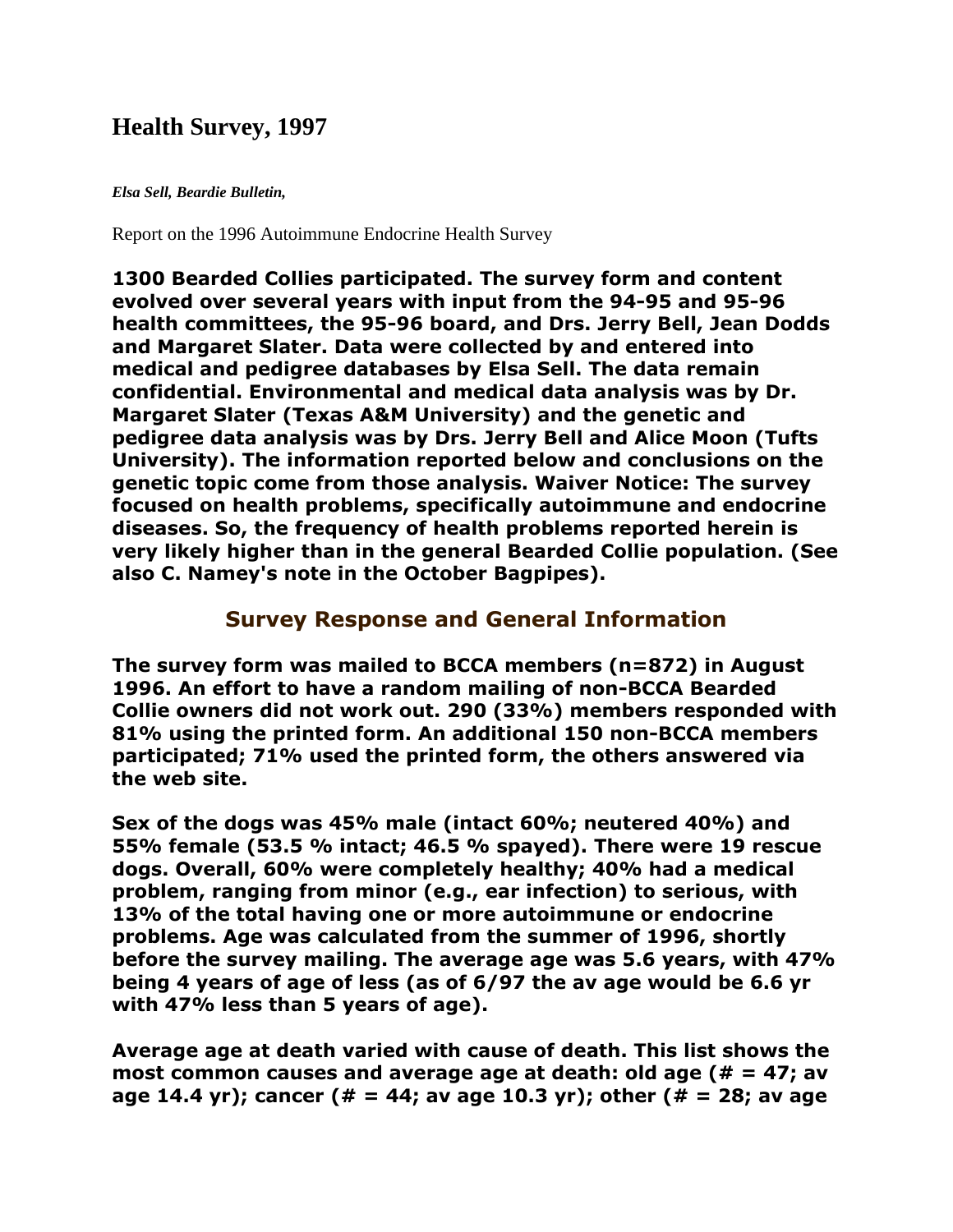**7.1 yr); kidney disease (# = 22; av age 10 yr); Addison's and stroke (# for each = 11; av age Addison's 8.3 yr and stroke 13.3 yr); other autoimmune (# = 10; av age 7.8 yr).**

**I attempted to confirmed the diagnoses of the endocrine and autoimmune disorders in live dogs by contacting veterinarians and was successful in the majority of cases. The more common illnesses of both live and deceased dogs, are listed in order of decreasing frequency with number of cases: hypothyroidism, 75; cancer, 54; Addison's, 45; arthritis exclusive of autoimmune causes, 42; allergic skin disease, 37; infectious diseases, 30; hip dysplasia and kidney disease, 26 each; diarrhea, 23; bladder infection, 22; urinary tract infection, 20.**

**Flea and heartworm preventive use varied considerably with geographic location, with western states and Ontario having the least use. Flea preventives used were: Program 23%; Advantage/Frontline 4%; organophosphates 4%; various combinations 5%; other 5%; none 58%. Heartworm preventives used were: Interceptor 22%; diethylcarbamazine (e.g., Filaribits) 12 ½%; Heartgard 10%; Heartgard-Plus 10%; Others 7 ½%; None 38%.**

## **Autoimmune and Endocrine Illness**

**Among dogs with autoimmune and/or endocrine illnesses, hypothyroidism and Addison's were the most common. Others were: inflammatory bowel disease (n=13); systemic lupus erythematosus (n=11); nail problems and hemolytic anemia (n=10 each); autoimmune thrombocytopenia (low platelet count) (n=5); rheumatoid arthritis (n=4); Cushing's disease (n=3). Hypothyroidism was the least uniformly defined diagnosis from a laboratory perspective, because standards for testing have changed over the years. However, hypothyroidism is the most common endocrine disorder reported among other breeds, so our results are similar in that respect.**

**There were small and not statistically significant differences in the geographic distribution of Addison's disease and hypothyroidism (Western, middle, Eastern). Information was requested about antecedent events which might have been "triggers" to a disease. These events estrus, pregnancy, postpartum; illnesses; vaccination; flea and heartworm preventives; other medications; other (e.g., stress). Dogs with the more common autoimmune or endocrine**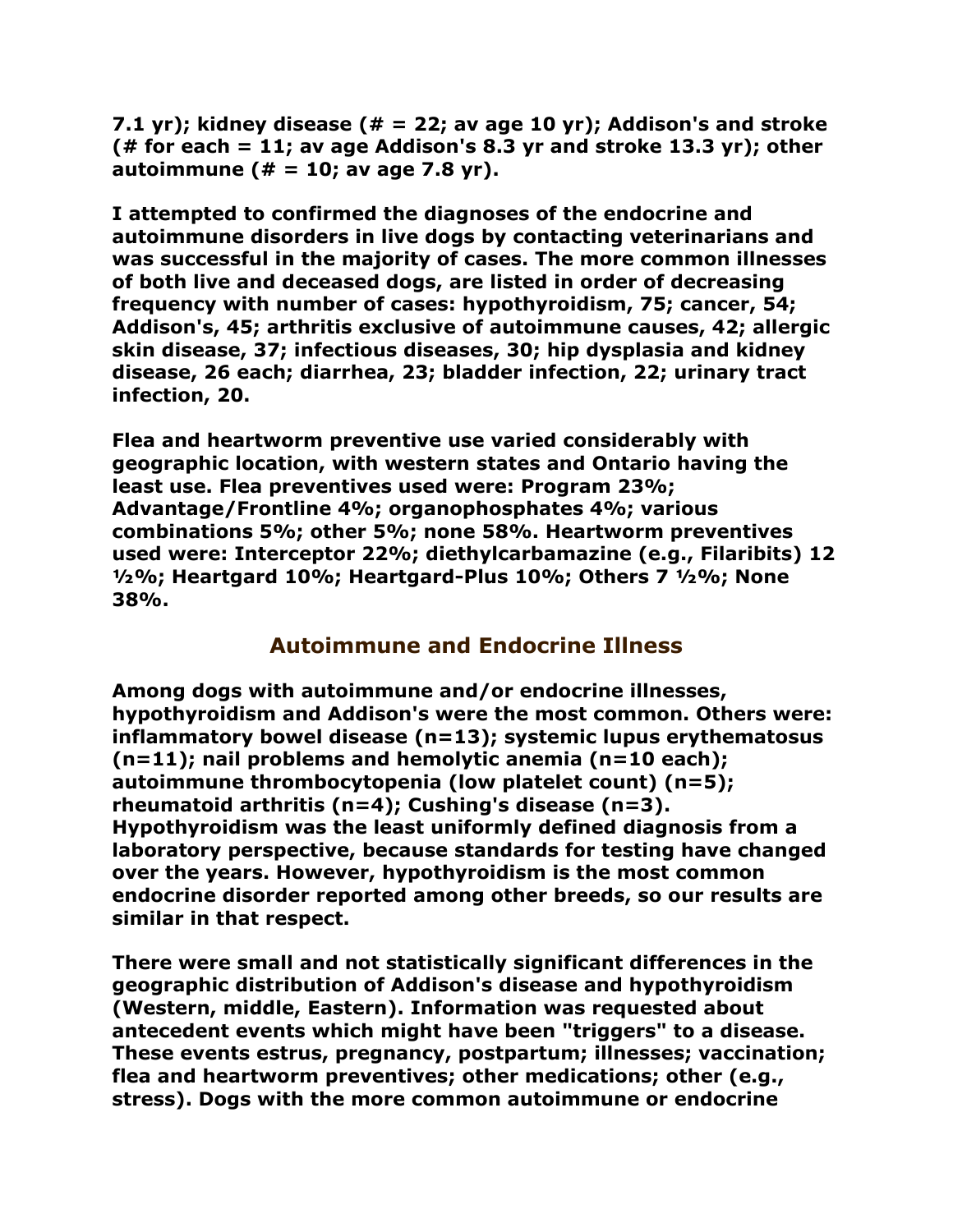**problems had statistically significantly fewer total antecedent events as shown in the following table. (If the number of cases does not equal the total in the above list, it is because this item was not answered in the survey).**

| <b>Disease</b>                         | <b>With</b><br><b>Antecedent</b> | Without<br>Antecedent | <u>p</u><br>value |
|----------------------------------------|----------------------------------|-----------------------|-------------------|
| Hypothyroidism                         | 21 (29%)                         | $ 51(71\%)$           | .001              |
| <b>Addison's</b>                       | 20 (45%)                         | 24 (55%)              | .001              |
| <b>Inflammatory bowel</b><br>disease   | 3(33%)                           | 6(67%)                | .001              |
| <b>Systemic lupus</b><br>erythematosus | 2(25%)                           | 6(75%)                | .002              |

**Heartworm preventive use at the time of diagnosis was significantly less in the illnesses where there were enough cases for statistical comparison; namely Addison's (33 cases no preventive, 11 with); hypothyroidism (64 cases no preventive; 8 with); inflammatory bowel disease (7 no preventive; 2 with); systemic lupus erythematosus (8 no preventive; 0 with).**

**Clinical presentation of Addison's disease is non-specific. Therefore, a veterinarian must suspect the disease to do the definitive diagnostic tests. Each Bearded Collie owner should be aware of the more frequent symptoms reported in dogs with Addison's, so that you can suggest this as a potential problem to your vet. Do not worry if your vet seems offended that you have this knowledge. Here's the list: lethargy/depression (95%); no appetite (90%); vomiting (75%), weakness (75%); weight loss (50%); dehydration (45%); diarrhea (40%); waxing/waning course (40%). The usual age of onset is 4-6 years; our youngest was <3 years and the oldest 10 yrs. (Veterinary Clinics of North America, March 1997, pp 349- 357.)**

## **Addison's Disease - Is the Problem Genetic?**

**The following factors are considered by geneticists when evaluating whether a disease could be of genetic origin and when attempting to differentiate among the possible modes of inheritance: (1) Frequency of the illness, (2) Family history and litter information, (3) Inbreeding coefficients, (4) Closest common ancestor. For the**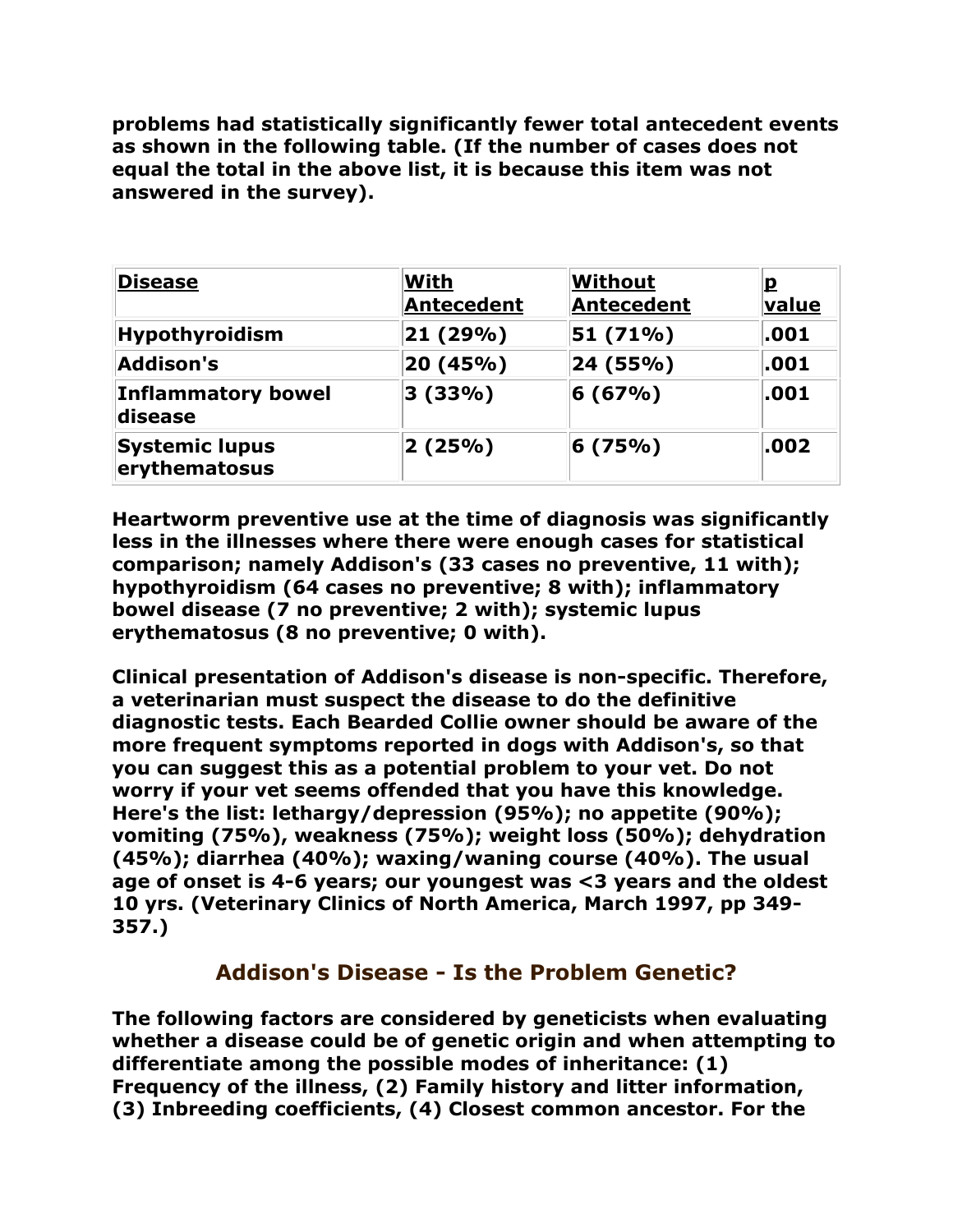**analysis, I provided 22 pedigrees containing 45 dogs affected with Addison's disease, and a chart of inbreeding coefficients on a reference population of Bearded Collies (the best of breed entries for the 92-96 national specialties). The age of affected dogs ranged from deceased to less than 3 years at diagnosis. My impression is that dogs diagnosed more recently have significantly longer life spans and much better quality of life; I think this is in great part due to early diagnosis, often due to owner's having insisted that their veterinarian check for Addison's disease! The following information was taken from the report by Drs. Jerry Bell and Alice Moon after study of these pedigrees.**

**Frequency of Addison's disease was 3.4% for dogs entered in the survey and 0.6% for all AKC registered Bearded Collies for the years 1986-1995 (probably a better estimate). (Be aware that an additional 21 dogs were reported with Addison's disease, without veterinary confirmation, without survey forms, and they WERE NOT included in the data analysis. If these cases were confirmed, the frequency of Addison's would be concomitantly higher!) By any frequency calculation, the frequency of Addison's disease in Beardies is higher than in the general dog population (0.1%), which is suggestive of a breed-related genetic disorder.**

**There were no significant differences in frequency of Addison's between the sexes based on either sex or reproductive status at the time of diagnosis. Among the 22 litters with full litter information, there were 29 affected dogs in 161 litter mates. This is a rate of 18.5% of 1/5.6. Two litters had 3 affected offspring; 4 litters had 2 affected offspring. Most affected dogs came from normal parents. Four affected parents produced affected offspring, including breeding to different mates. Full sibs (clinically normal) to affected dogs produced affected offspring. Normal dogs produced affected offspring in multiple breedings to different mates. These patterns are seen with a hereditary disease.**

**The frequency found in litter mates is not compatible with either a simple autosomal recessive or dominant gene. But, then, I was unable to obtain complete litter information from some breeders. It is inappropriate to speculate what the data would look like if we had that additional information. In the event there were either an autosomal recessive or dominant controlling gene, there would have to be incomplete penetrance occurring to give the data currently calculated.**